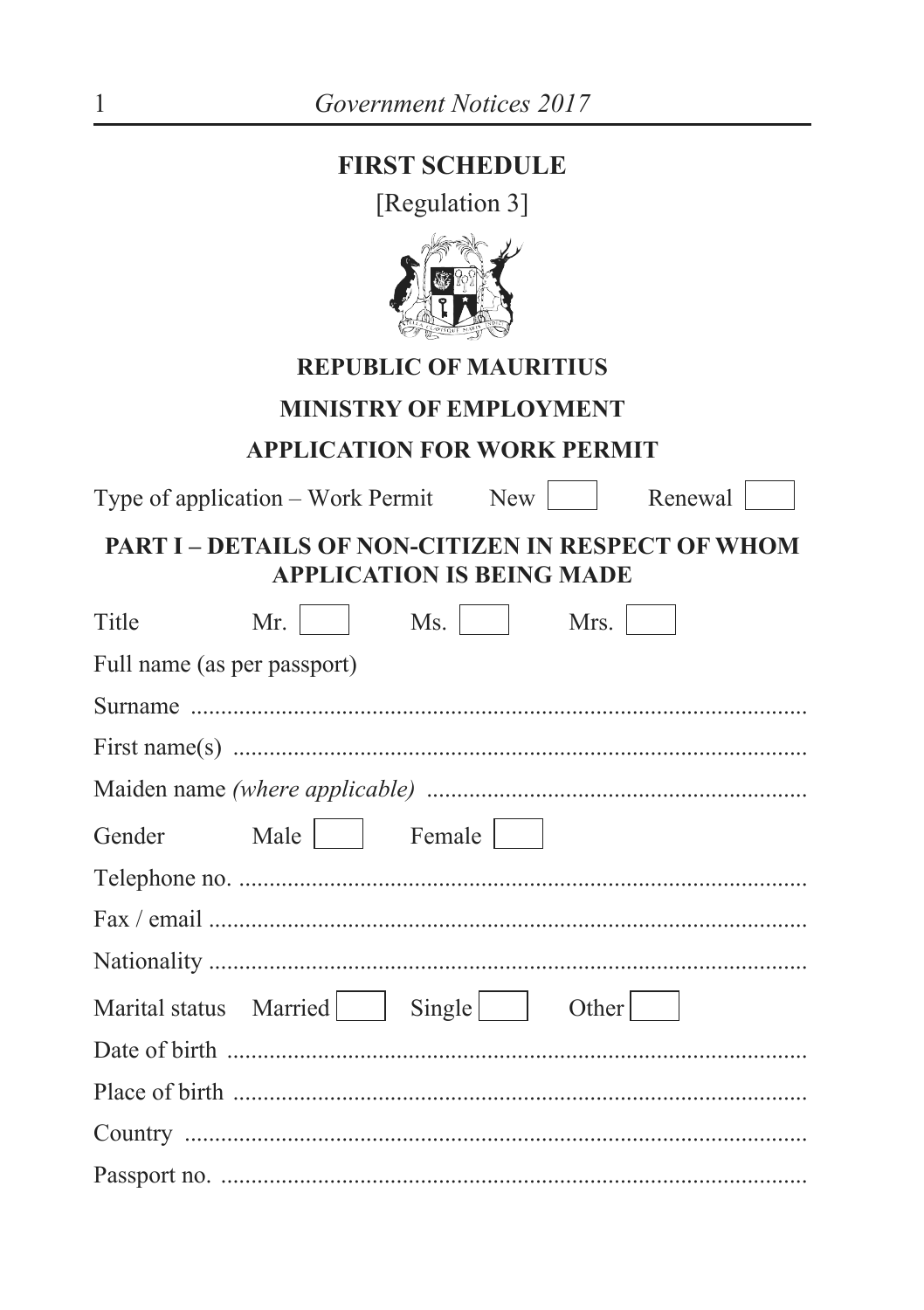| Professional/academic qualifications<br>(Copy in English or French version to be scanned and attached) |
|--------------------------------------------------------------------------------------------------------|
|                                                                                                        |
|                                                                                                        |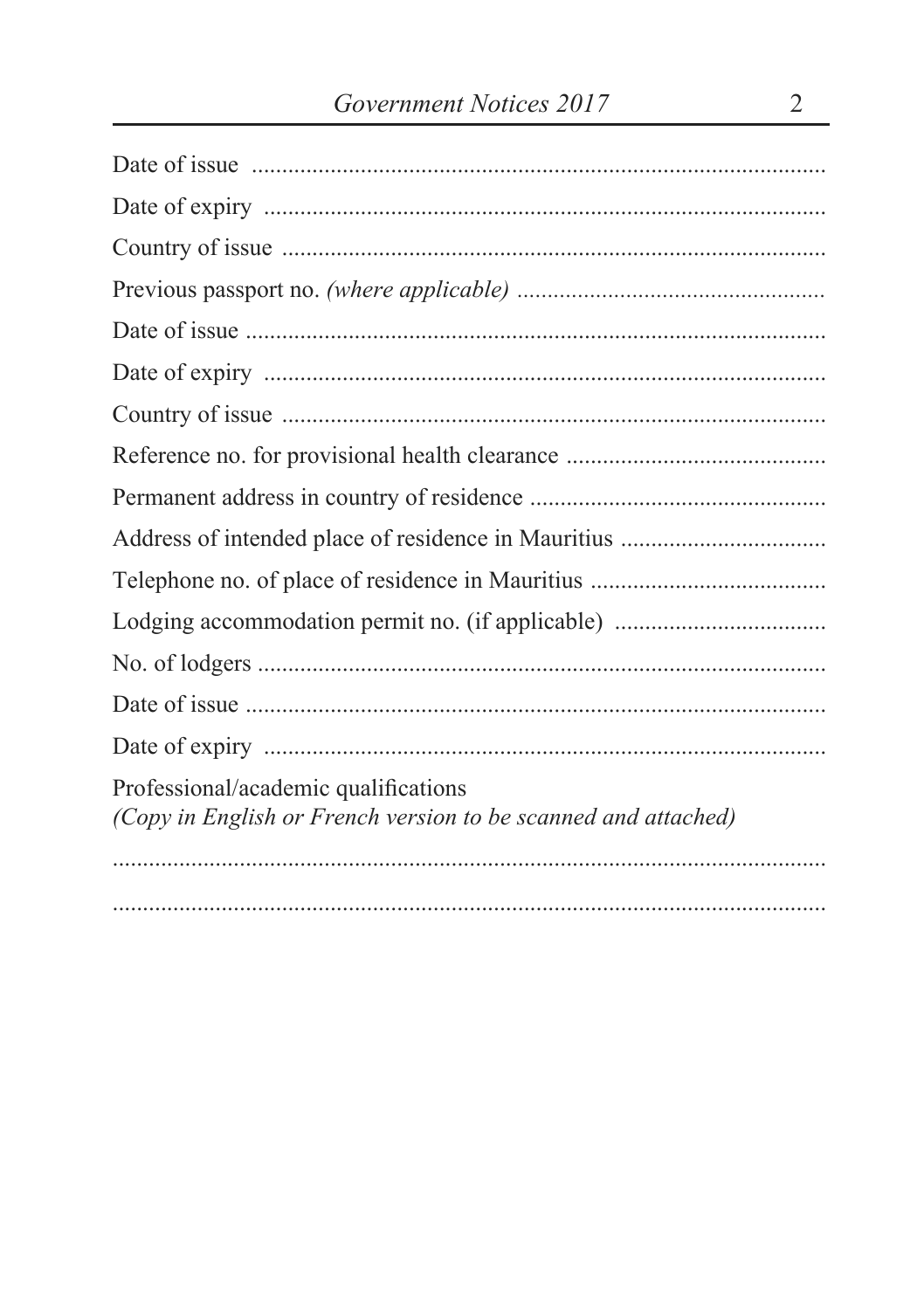**Particulars of accompanying dependents** (if any)

|                | Full name Date of birth Relationship Gender   Passport   Nationality |  |        |  |
|----------------|----------------------------------------------------------------------|--|--------|--|
|                | (surname in $\vert (dd\text{-}mm\text{-}yyy) \vert$                  |  | number |  |
| block letters) |                                                                      |  |        |  |
|                |                                                                      |  |        |  |
|                |                                                                      |  |        |  |
|                |                                                                      |  |        |  |
|                |                                                                      |  |        |  |
|                |                                                                      |  |        |  |
|                |                                                                      |  |        |  |

#### **PART II – DETAILS OF PROFESSION/OCCUPATION IN WHICH NON-CITIZEN WILL BE ENGAGED IN MAURITIUS**

Profession/occupation (job title) of non-citizen in Mauritius .....................

## **Duration of intended employment**

| Other (term, season, etc.)<br>Months<br>Years                                          |
|----------------------------------------------------------------------------------------|
|                                                                                        |
|                                                                                        |
| Basic monthly salary (in rupees)                                                       |
| More than Rs 30,000<br>Less than and up to Rs $30,000$                                 |
| Date of arrival/intended arrival in Mauritius (in relation to present                  |
| No. of years of working experience in relation to profession/occupation<br>applied for |
|                                                                                        |

Months Years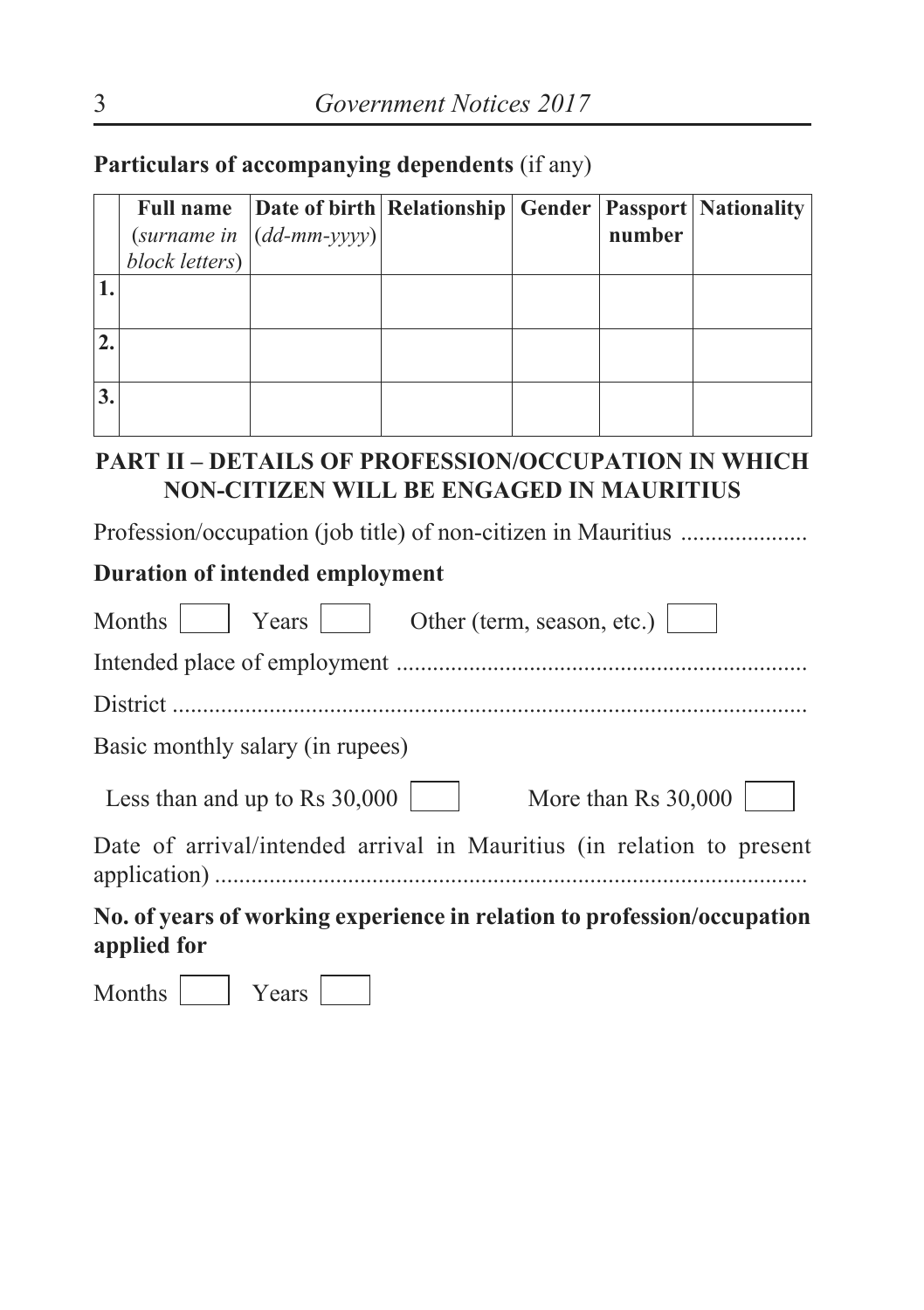Details of experience claimed (copy of relevant documents in English or French version to be scanned and attached)

|    | <b>Employer</b> | Profession/ | From      | T <sub>0</sub> | Country |
|----|-----------------|-------------|-----------|----------------|---------|
|    |                 | occupation  | $(mm-yy)$ | $(mm-yy)$      |         |
| 1. |                 |             |           |                |         |
| 2. |                 |             |           |                |         |
| 3. |                 |             |           |                |         |
| 4. |                 |             |           |                |         |

# **PART III – EMPLOYER DETAILS**

| No. of local workers registered with the National Pensions Fund |
|-----------------------------------------------------------------|
|                                                                 |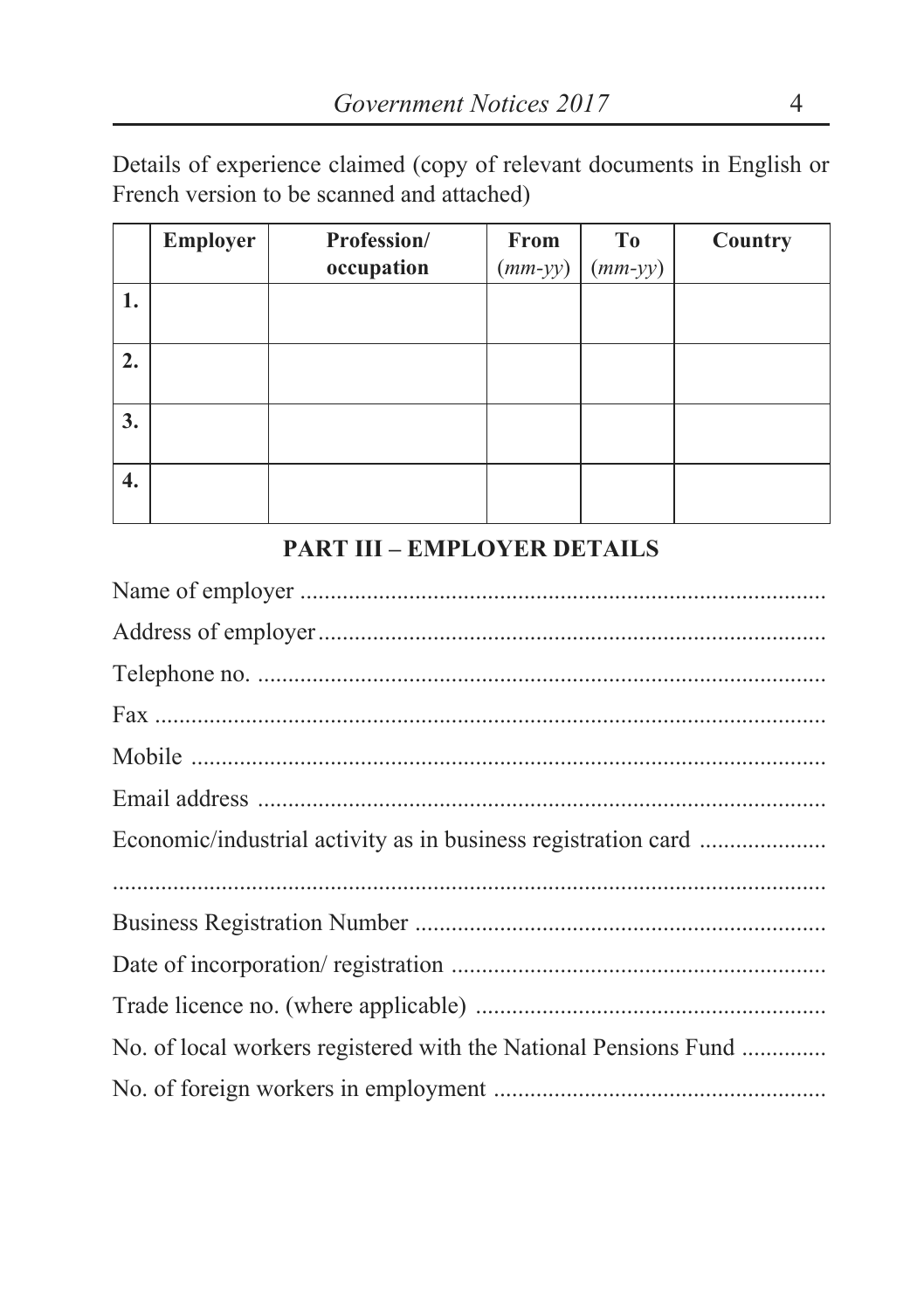## **PART IV - RECRUITMENT AGENCY DETAILS**

| Recruitment has been effected through –                      |  |
|--------------------------------------------------------------|--|
| local recruitment agency serves foreign recruitment agency   |  |
|                                                              |  |
| Particulars of local recruitment agency (where applicable)   |  |
|                                                              |  |
|                                                              |  |
|                                                              |  |
|                                                              |  |
|                                                              |  |
| Validity of recruitment licence                              |  |
|                                                              |  |
| Particulars of foreign recruitment agency (where applicable) |  |
|                                                              |  |
|                                                              |  |
|                                                              |  |
|                                                              |  |
|                                                              |  |
|                                                              |  |
| Validity of recruitment licence                              |  |
|                                                              |  |